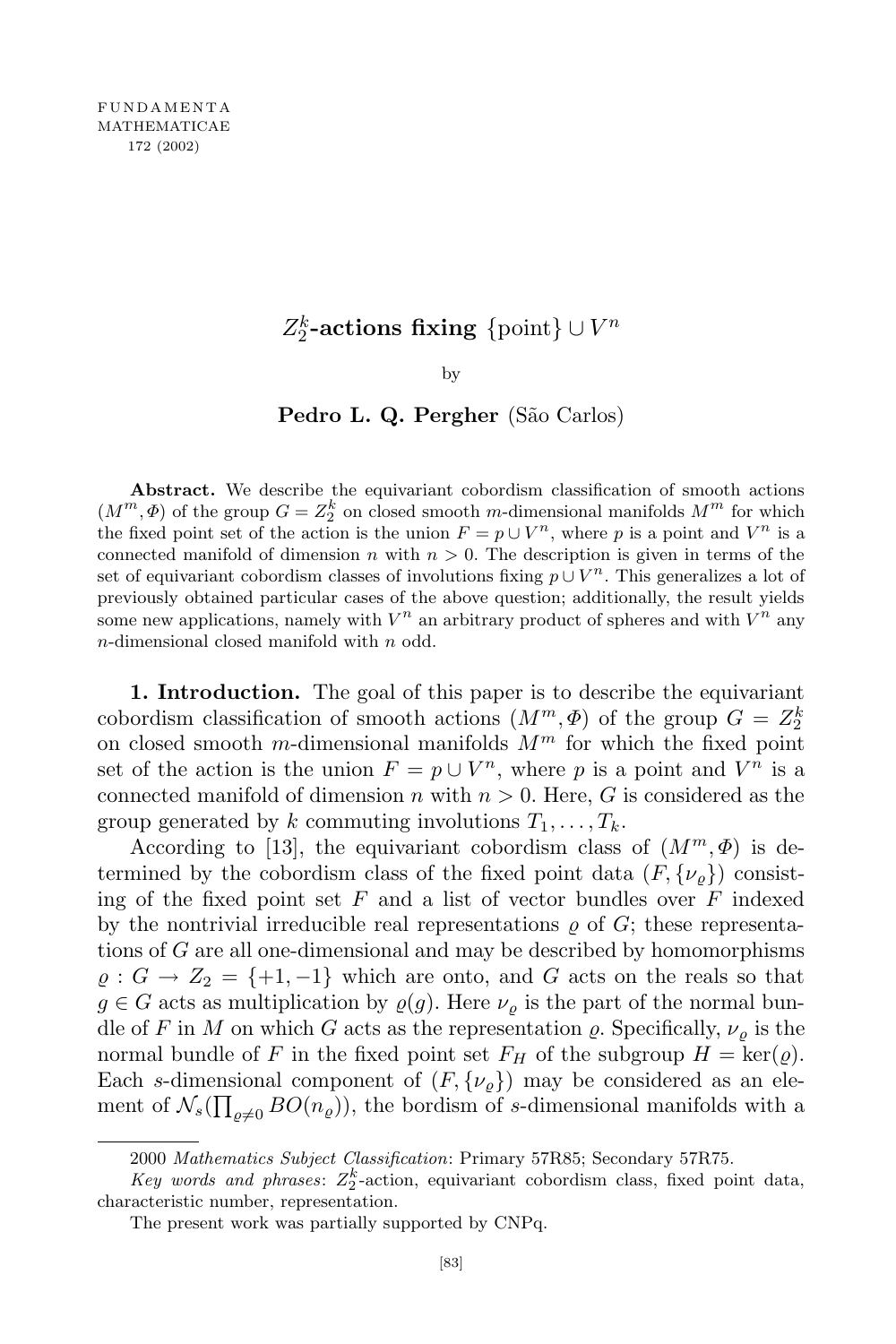map into a product of classifying spaces  $BO(n_o)$  for  $n_o$ -dimensional vector bundles, where  $n_{\rho}$  denotes the dimension of  $\nu_{\rho}$  over the component. For  $p \cup V^n$ , the bundle  $(F, \nu_{\varrho})$  is the union of two bundles  $(p, \mu_{\varrho})$  and  $(V^n, \varepsilon_{\varrho})$ over the two fixed point set components. Since every bundle over a point is trivial, the cobordism class of  $(p, \{\mu_o\})$  is completely determined by the list of integers  $\dim(\mu_o)$  given by the dimensions of the bundles. To complete the classification, it suffices to describe  $(V<sup>n</sup>, {\varepsilon<sub>Q</sub>}$ ). For this one has

PROPOSITION. *There is a vector bundle*  $\eta^l$  *over*  $V^n$  *and a cobordism of*  $(V<sup>n</sup>, {\varepsilon_{\varrho}})$  *to*  $(V<sup>n</sup>, {\varepsilon_{\varrho}}')$ , *where each*  $\varepsilon_{\varrho}'$  *is either* 

- (a) *the trivial* 0*-dimensional bundle* (*and* dim( $\mu_o$ ) = 0),
- (b) *the tangent bundle*  $\tau_V$  *of*  $V^n$  (*and*  $\dim(\mu_{\varrho}) = 0$ ), *or*
- $(c)$   $\eta^l \oplus (\dim(\varepsilon_\varrho) l)$   $(and \dim(\mu_\varrho) = n + \dim(\varepsilon_\varrho)).$

NOTE. In this description, one needs to know which representations  $\rho$ have  $\varepsilon'_{\varrho}$  of each type. The pattern of this correspondence is a standard pattern which was described in [7].

NOTE. For each  $\varrho$  with  $\varepsilon'_{\varrho} = \eta^{l} \oplus (\dim(\varepsilon_{\varrho}) - l)$ , the component of the fixed point set of  $H = \text{ker}(\rho)$  containing p is a manifold with involution induced by the action of  $Z_2 = G/H$  fixing  $p \cup V^n$ . These involutions form a family of involutions fixing  $p \cup V^n$  for which the normal bundles of  $V^n$  are all stably cobordant.

In order to better understand this result suppose one has an involution (*W,T*) for which the fixed point set of *T* is  $p \cup V^n$ . For each *t* with  $1 \le t \le k$ one may form an action of *G* on the product  $W^{2^{t-1}} = W \times \ldots \times W$  (2<sup>*t*-1</sup> factors) by letting  $T_1(w_1, ..., w_{2^{t-1}}) = (T(w_1), ..., T(w_{2^{t-1}}))$ , letting  $T_2, ..., T_t$ be involutions which permute the factors of  $W^{2^{t-1}}$  so that the points fixed by  $T_2, \ldots, T_t$  are the diagonal copy of *W*, and letting  $T_{t+1}, \ldots, T_k$  be the identity map. Denote this action by  $\Gamma_t^k(W, T)$ .

One notices that this action of *G* on  $W^{2^{t-1}}$  has fixed point set  $p \cup V^n$ (given by the copy of  $p \cup V^n$  inside the diagonal copy of *W*). There are  $2^k - 2^t$  bundles  $\varepsilon_\varrho$  with  $\dim(\varepsilon_\varrho) = 0$  given by the representations  $\varrho$  for which  $H = \text{ker}(\varrho)$  does not contain all the involutions  $T_{t+1}, \ldots, T_k$ . There are  $2^{t-1} - 1$  bundles  $\varepsilon_{\varrho}$  with  $\varepsilon_{\varrho} = \tau_V$  and  $2^{t-1}$  bundles  $\varepsilon_{\varrho}$  for which  $\varepsilon_{\varrho}$ is the normal bundle of  $V$  in  $W$ . These are given by the representations  $\varrho$  for which  $H = \text{ker}(\varrho)$  contains  $T_{t+1}, \ldots, T_k$  and which either contain  $T_1$ (for  $\varepsilon_{\rho} = \tau_V$ ) or do not contain  $T_1$  (for  $\varepsilon_{\rho} =$  the normal bundle of *V* in *W*).

Finally, if  $\sigma : G \to G$  is an automorphism one may obtain a *G*-action  $\sigma \Gamma_t^k(W,T)$  by applying the automorphism to *G* and then using the action just described.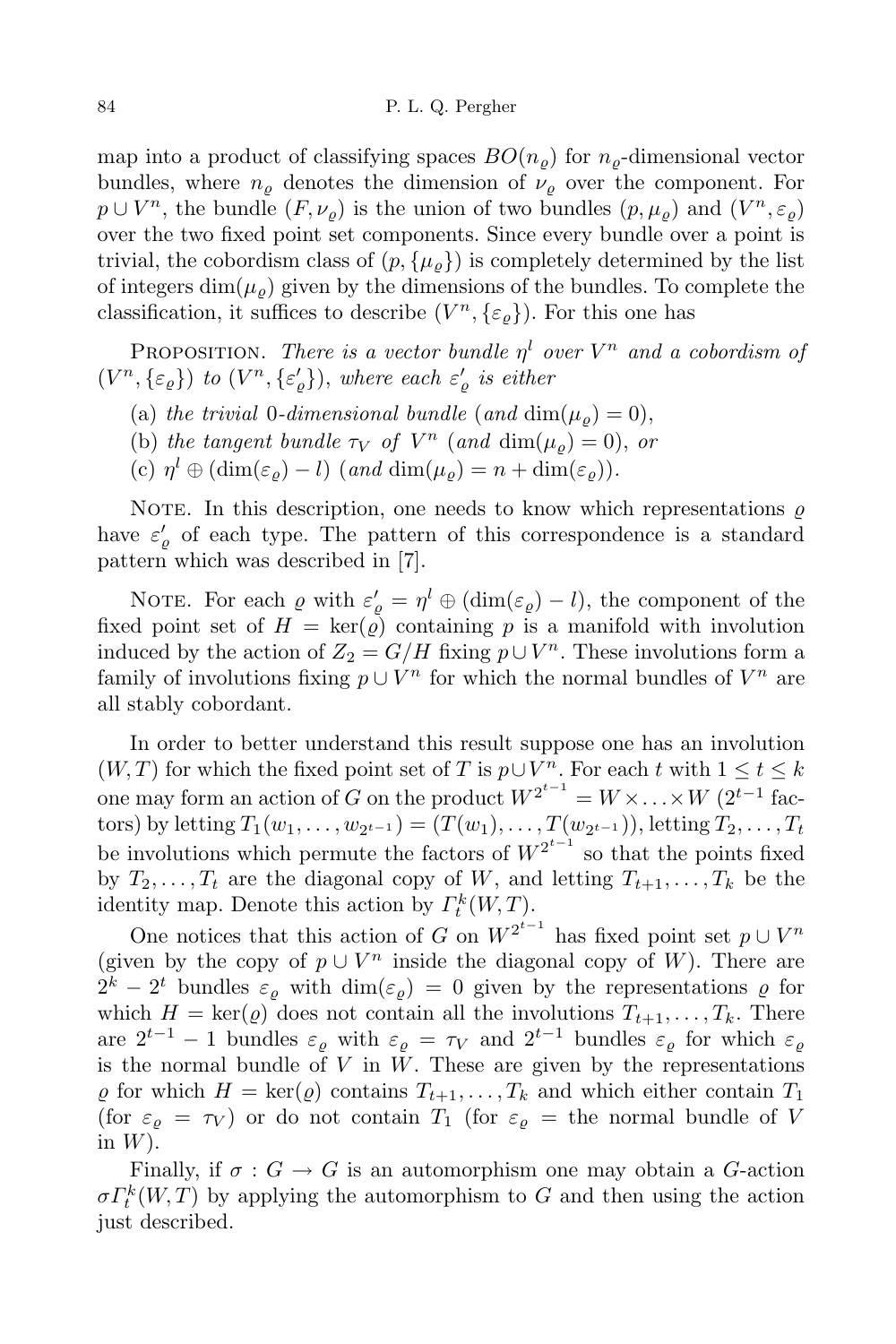NOTE. The choice of an automorphism amounts to choosing a set of generating involutions for the action. This can change the cobordism class of the action, since in particular the subgroup of *G* fixing the manifold changes.

In [9] it was shown that if a *G*-action  $(N, \Psi)$  has fixed point data  $(F, \{\nu_{\rho}\})$ and one of the normal bundles  $\nu_{\theta}$  is isomorphic to  $\nu'_{\theta} \oplus 1$ , then there is an action  $(N', \Psi')$  with fixed point data  $(F, \{\nu'_{\rho}\})$  where  $\nu'_{\rho} = \nu_{\rho}$  for  $\rho \neq \theta$  and  $\nu'_{\theta}$  is the subbundle. In particular, if  $(W, T)$  is an involution fixing  $p \cup V^n$ and if the normal bundle of *V* in *W* has a section, then  $2^{t-1}$  of the normal bundles of  $\sigma \Gamma_t^k(W,T)$  have sections.

The proposition may then be restated

PROPOSITION. *Every*  $G$ -action  $(M^m, \Phi)$  *fixing*  $p \cup V^n$  *is cobordant to an*  $\alpha$ *action obtained from an involution* (*W,T*) *fixing*  $p \cup V^n$  *by removing sections from the normal bundles of some*  $\sigma \Gamma_t^k(W,T)$ *.* 

NOTE. There may be many sections of the bundles  $\nu_{\rho}$  and one may remove different numbers of sections for the various choices of *%*.

We emphasize that the equivariant cobordism classifications obtained in [5] (for  $V^n = S^n$  or  $S^p \times S^q$ ), [7] (for  $V^n = \mathbb{R}P(n)$  with *n* odd), [8] (for  $V^n = \mathbb{R}P(n)$  with *n* even and  $k = 2$ ) and [9] (for  $V^n = \mathbb{R}P(n)$  with *n* even and any *k*) are particular cases of the above Proposition. In Section 4 we will include two new particular cases (Theorems 1 and 2), which we were not able to get before.

THEOREM 1. *If*  $(M^m, \Phi)$  *is a G*-action fixing  $p \cup V^n$  *with n odd and V <sup>n</sup> connected*, *then* (*Mm,Φ*) *is equivariantly cobordant to one of the actions*  $\sigma \Gamma_t^k(\mathbb{R}P(n+1),T)$  *where T is the involution* 

$$
T([x_0,x_1,\ldots,x_n,x_{n+1}])=[x_0,x_1,\ldots,x_n,-x_{n+1}].
$$

NOTE. This extends to any  $V^n$  with *n* odd the result for  $V^n = \mathbb{R}P(2p+1)$ obtained in [7].

For a sequence  $N = (n_1, \ldots, n_p)$  of natural numbers, consider the cartesian product of spheres  $S^N = S^{n_1} \times \ldots \times S^{n_p}$ . Denote by  $\Omega$  the set formed by the sequences  $N = (n_1, \ldots, n_p)$  such that  $n_1 + \ldots + n_p = 2^s$  for some  $s \geq 0$ ; if  $s \geq 4$ , we additionally require *N* to be a refinement of  $(8, \ldots, 8)$  $(2^{s-3} \text{ copies})$ . From [6] one knows that for each  $N = (n_1, \ldots, n_p) \in \Omega$  there is an involution  $(W_N^{2n}, T)$  fixing  $p \cup S^N$ , where  $n = n_1 + \ldots + n_p$ .

THEOREM 2. *If*  $(M^m, \Phi)$  *is a G*-*action fixing*  $p \cup S^N$  *with*  $N = (n_1, \ldots, n_n)$  $\ldots, n_p$ ) and  $n = n_1 + \ldots + n_p$ , then  $N \in \Omega$  and  $(M^m, \Phi)$  is equivariantly *cobordant to one of the actions*  $\sigma \Gamma_t^k(W_N^{2n}, T)$ ; *in particular*,  $m = 2^t n$ *.*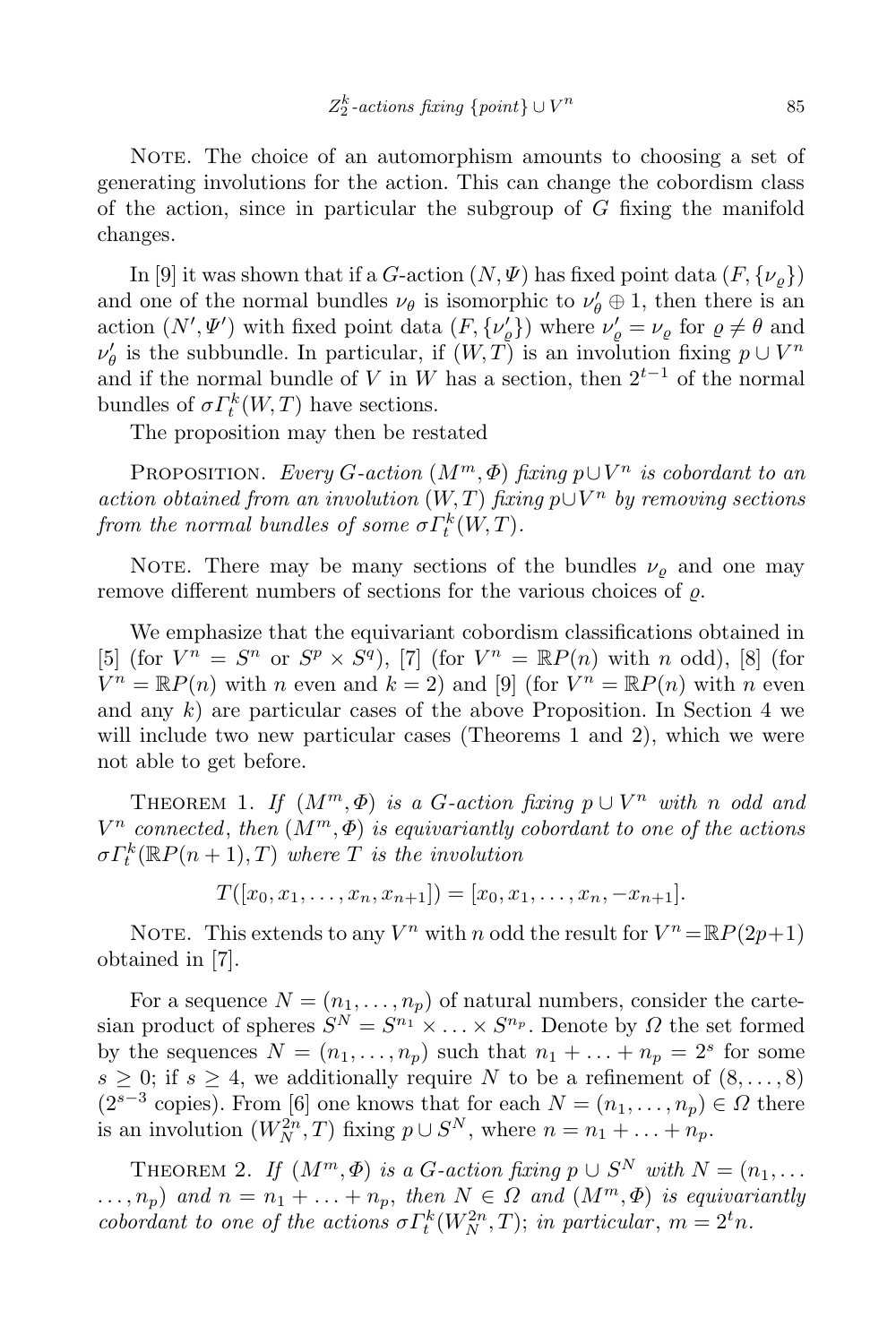NOTE. This extends to an arbitrary product of spheres the results for  $V^n = S^n$  or  $S^p \times S^q$  of [5].

Suppose  $(M^m, T)$  is an involution fixing  $p \cup V^n$  with  $V^n$  not necessarily connected. Since the fixed point data of  $(M<sup>m</sup>, T)$  is not a boundary, one sees from the work of Boardman ([1], [2]) that  $m \leq \frac{5}{2}$  $\frac{5}{2}n$ . In [11], we showed that this bound may be improved to what is utmost generality; in fact, we established the upper bound for *m*, for each *n*. Writing  $n = 2^p q$  with *q* odd, set

$$
m(n) = \begin{cases} 2^{p+1}q + p + 1 - q & \text{if } p \le q, \\ 2^{p+1}q + 2^{p-q} & \text{if } p \ge q. \end{cases}
$$

We proved in [11] that  $m \leq m(n)$  and there are involutions with  $m = m(n)$ fixing a point and some  $V^n$  for each  $n$ . As another consequence of our result, we will generalize this fact to  $G$ -actions, assuming that  $V^n$  is connected.

THEOREM 3. *If*  $(M^m, \Phi)$  *is a G*-action fixing  $p \cup V^n$  with  $V^n$  connected, *then*  $m \leq 2^{k-1}m(n)$ ; *moreover*, *this bound is best possible for*  $V^n$  *connected.* 

**2. Involutions fixing**  $p \cup V^n$ . Suppose  $(M^m, \Phi)$  is a *G*-action with fixed point set  $p \cup V^n$ . Since  $m = \sum \dim(\mu_{\varrho})$ , there is always at least one  $\rho$  for which dim( $\mu_{\rho}$ ) > 0. For any such  $\rho$ , the component of the fixed point set of  $H = \text{ker}(\rho)$  containing p,  $F_{\rho}$ , is a manifold of positive dimension on which *G* acts, and since *H* acts trivially, this is an action of  $G/H \cong Z_2$ , or an involution on  $F_{\rho}$ . Since an involution on a manifold of positive dimension cannot fix a single point,  $F_{\varrho}$  must contain  $V^n$ . Thus, one obtains an involution  $(F_{\varrho}, T)$  fixing  $p \cup V^n$ , with the normal bundles being  $\mu_{\rho}$  and  $\varepsilon_{\rho}$ .

Thus, one needs to know involutions  $(W, T)$  fixing  $p \cup V^n$ .

Following Conner and Floyd, the cobordism class of an involution  $(W^w, T)$  fixing  $p \cup V^n$  is determined by the cobordism class of the normal bundle to the fixed point set, the trivial *w*-plane bundle over *p*, and a  $(w - n)$ -plane bundle  $\nu^{w-n}$  over  $V^n$ . Among all the bundles over  $V^n$  cobordant to  $\nu^{w-n}$  there will be a smallest *l* for which  $\nu^{w-n}$  is cobordant to a bundle  $\eta^l \oplus (w - n - l)$ .

From [3; 26.4], it follows that there are involutions  $(\overline{W}^{n+l+i}, T)$  fixing  $p \cup V^n$  for which the normal bundle of  $V^n$  in  $\overline{W}^{n+l+i}$  is  $\eta^l \oplus i$  for  $0 \leq i \leq$  $w - n - l$ , with  $(\overline{W}^{n+l+(w-n-l)}, T)$  cobordant to  $(W^w, T)$ .

Further, one knows how to add additional trivial bundles to the normal bundle of an involution. If  $(W^w, T)$  fixes  $p \cup V^n$  with normal bundle  $\nu^{w-n}$ over  $V^n$ , one may form

$$
\Gamma(W,T) = \left(\frac{S^1 \times W^w}{-1 \times T}, \text{ conjugation} \times 1\right).
$$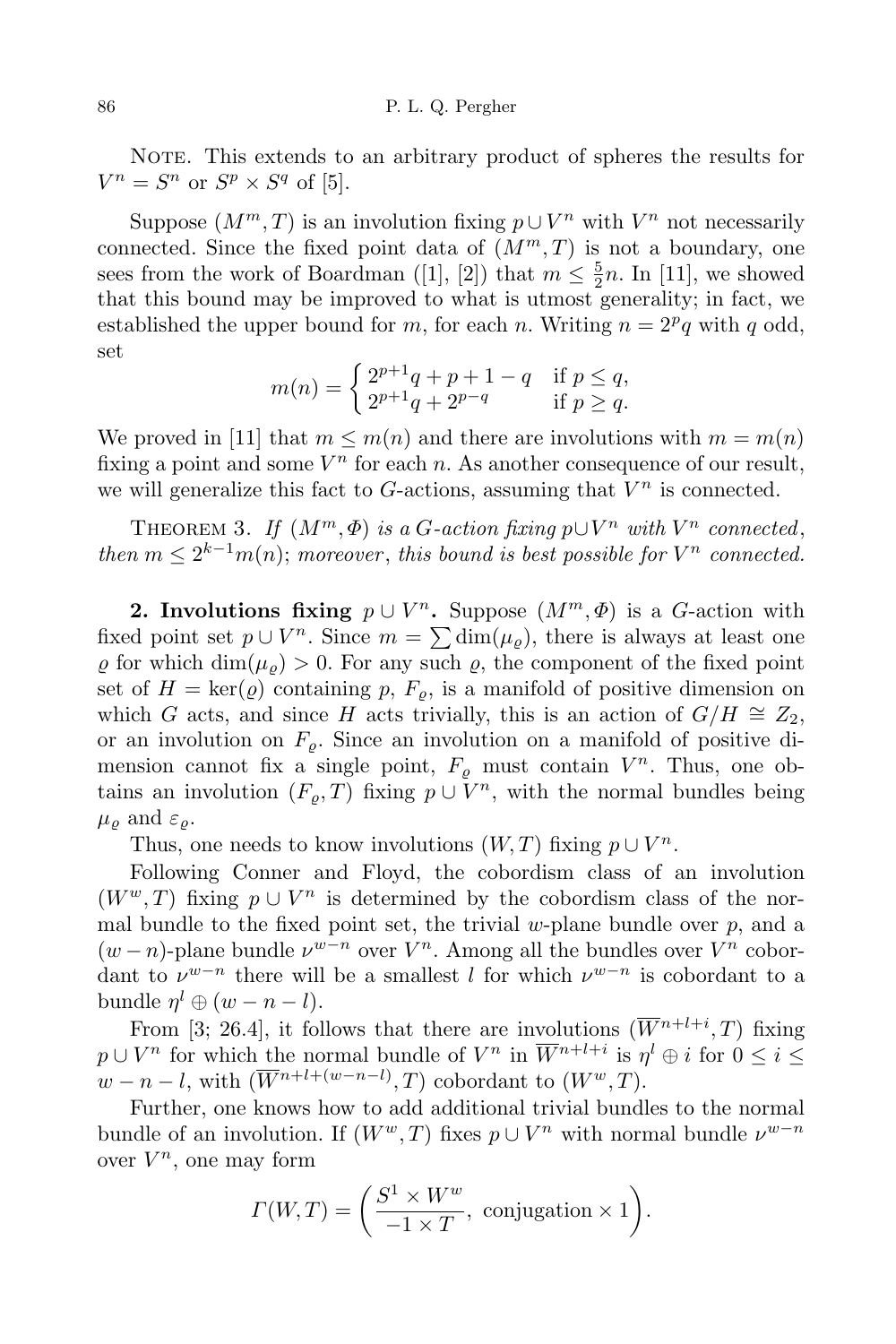The fixed point set of this involution consists of a copy of the fixed point set of  $(W^w, T)$  (the points  $\frac{\{\pm i\} \times (p \cup V^n)}{-1 \times T}$  $\frac{f^{\times} (p \cup V^{n})}{f^{\times} (p \cup V^{n})}$  with normal bundle  $\nu^{w-n} \oplus 1$  over *V*<sup>*n*</sup> and a copy of *W<sup><i>w*</sup> (the points  $\frac{\{\pm 1\} \times W^w}{-1 \times T}$ ) with normal bundle a trivial line bundle. If  $W^w$  bounds as a manifold,  $(W^w, 1)$  bounds as a bundle and  $\Gamma(W, T)$  is cobordant to an involution fixing  $p \cup V^n$  with normal bundle *ν*<sup>*w*−*n*</sup> ⊕ 1 over *V*<sup>*n*</sup>.

Thus, the involutions  $(W^w, T)$  fixing  $p \cup V^n$  belong to families with  $\nu^{w-n}$ cobordant to  $\eta^{l} \oplus (w-n-l)$  with  $n+l \leq w \leq w_0$ , where  $W^{w_0}$  is nonbounding as a manifold.

NOTE. This is one of the key points in Boardman's approach to involutions [1], [2].

The assertion of the Proposition is that all the involutions  $(F_o, T)$  fixing  $p \cup V^n$  belong to the same family. Further, the normal bundles are simultaneously cobordant to bundles of the form  $\eta^l \oplus i$ .

These results for involutions have analogues for  $G = Z_2^k$ -actions.

In [9], it was shown that if a *G*-action  $(M^m, \Phi)$  fixes  $(F, \{\nu_\varrho\})$  and if some  $\nu_{\varrho}$  has a section, then there is another *G*-action  $(M^{m-1}, \varPhi)$  fixing *F* for which the section has been removed.

If  $(M^m, T_1, \ldots, T_k)$  is a manifold with *G*-action, one may form

$$
\widetilde{M}^{m+1} = \frac{S^1 \times M^m}{-1 \times T_1}
$$

with the involutions  $T_1$  = conjugation  $\times$  1, and  $T_i = 1 \times T_i$  for  $i > 1$ . The fixed point set of  $\widetilde{T}_1$  for this action consists of a copy of the fixed point set of  $T_1, \frac{(\pm i)\times F_{T_1}}{-1\times T_1}$  $\frac{f_i(x) \times F_{T_1}}{-1 \times T_1}$ , and a copy of  $M^m$ ,  $\frac{(±1) \times M^m}{-1 \times T_1}$  $\frac{F_1}{F_1}$  The normal bundle of  $F_{\widetilde{T}_1}$  has an additional trivial line bundle added, and the normal bundle of the copy of  $M^m$  is a trivial line bundle. The fixed point set of the action of *G* on  $\widetilde{M}^{m+1}$ is a copy of the fixed point set of the action of *G* on  $M^m$  ( $\frac{(\pm i)\times F}{-1\times T}$ ), and the *−*1*×T* normal bundle in  $M^{m+1}$  is obtained by adding a trivial line bundle to the normal bundle  $\nu_{\rho}$ , where  $\rho$  is the representation with ker( $\rho$ ) = *H* = subgroup generated by  $T_2, \ldots, T_k$ , and a copy of the fixed point set of *H* acting on  $M^m$ ,  $\frac{(\pm 1) \times F_H}{\sqrt{1 - \lambda^2}}$ . If the restriction of  $M^m$  to H bounds equivariantly, the action of  $H \cap M^m$  with a trivial line bundle bounds, and also the normal bundle of the copy of  $F_H$  bounds. Thus the action of *G* on  $\widetilde{M}^{m+1}$  is cobordant to an action having the same fixed point set as  $M<sup>m</sup>$  but with a trivial line bundle added to  $\nu_{\rho}$ .

NOTE. For the action  $\Gamma_t^k(W,T)$  described in the introduction, the restriction to *H* is  $W \times \ldots \times W$  (2<sup>*t*-1</sup> copies) with  $T_2, \ldots, T_k$  acting as permutations. If *W* bounds as a manifold, this action bounds.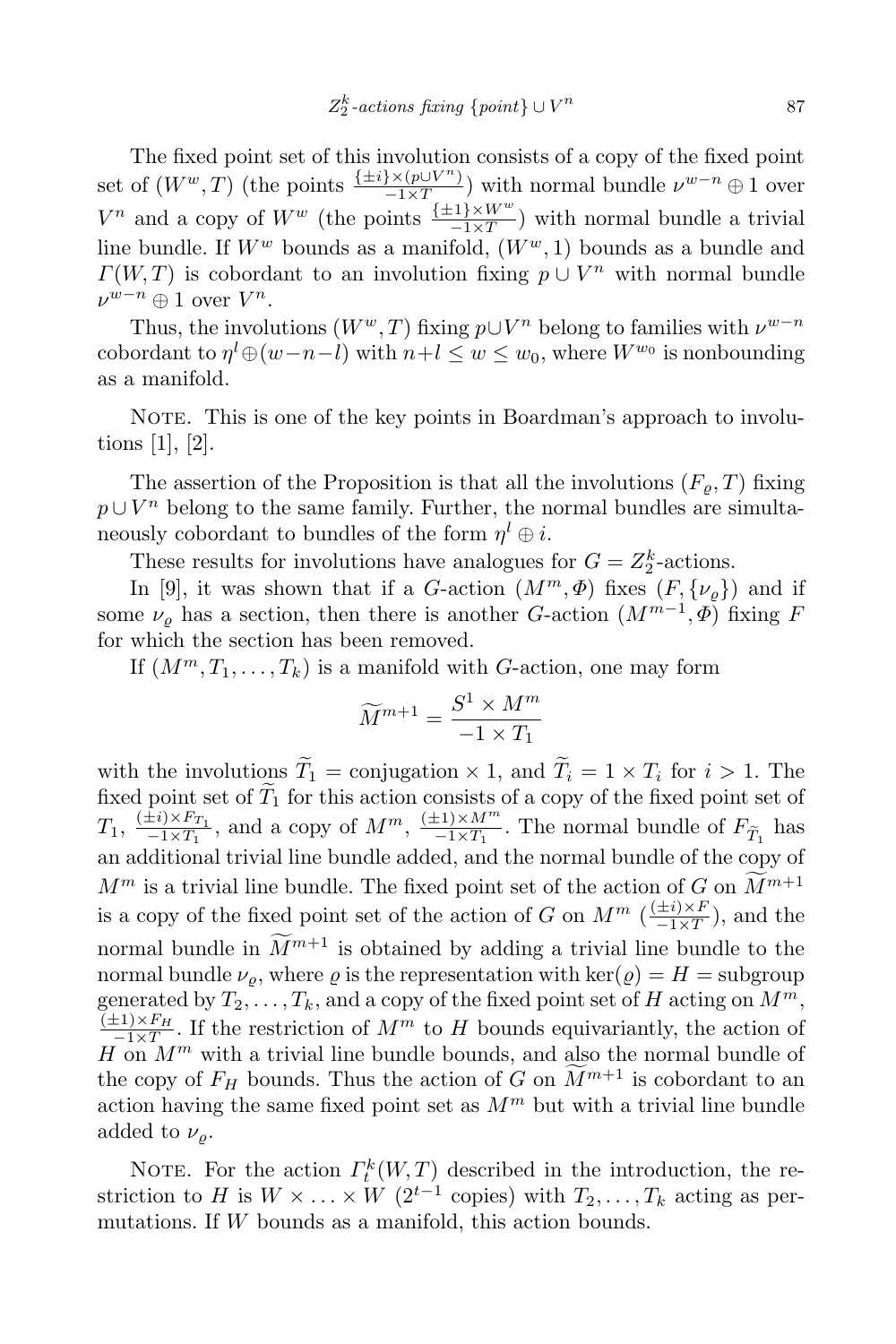## 88 P. L. Q. Pergher

Thus, the actions of *G* also lie in families. The proposition says that the *G*-actions fixing  $p \cup V^n$  lie in a family with minimal element  $\sigma \Gamma_k^k(W_1, T_1)$ and maximal element  $\sigma \Gamma_t^k(W_2, T_2)$ , where  $(W_1, T_1)$  and  $(W_2, T_2)$  are the elements of minimal and maximal dimension of a family of involutions fixing *p ∪ V n*.

**3. Proof of the main result.** Denote by *A* the collection of all equivariant cobordism classes of involutions containing a representative  $(W, T)$ with  $p \cup V^n$  as fixed point set; *A* is a disjoint union of families as described in the previous section. From the strengthened Boardman 5*/*2-theorem of [4] one deduces that *A* is always finite, and we can identify each element  $[W, T]$  of *A* with the class of the component of the normal bundle over  $V^n$ ,  $\kappa \to V^n$ , since the component over the point is determined by  $\kappa \to V^n$ . In this way, we can write

$$
\mathcal{A} = \{[\kappa_1 \to V^n], [\kappa_2 \to V^n], \dots, [\kappa_r \to V^n]\}.
$$

We now consider  $(M, \Phi), \Phi = (T_1, \ldots, T_k),$  a *G*-action fixing  $p \cup V^n$ . Let  $(p, {\mu_\varrho}) \cup (V^n, {\varepsilon_\varrho})$  be the fixed point data of  $\Phi$ . The main result of [7] says that in this situation the list  $\{\varepsilon_\varrho\}$  contains  $2^{t-1}$  eigenbundles bordant to  $\kappa_i$ 's,  $2^{t-1} - 1$  eigenbundles bordant to  $\tau_V$  and  $2^k - 2^t$  zero bundles for some  $1 \leq t \leq k$ , and up to some automorphism  $\sigma : G \to G$  these bundles are included in  $\{\varepsilon_{\rho}\}\$ in the following way:

(i) if  $H = \text{ker}(\varrho)$  contains  $T_{t+1}, T_{t+2}, \ldots, T_k$  and does not contain  $T_1$ , then  $\varepsilon_{\varrho}$  is bordant to some  $\kappa_i$ ;

(ii) if *H* contains  $T_1, T_{t+1}, T_{t+2}, \ldots, T_k$ , then  $\varepsilon_\rho$  is bordant to  $\tau_V$ ; and

(iii) if *H* does not contain all the involutions  $T_{t+1}, T_{t+2}, \ldots, T_k$ , then  $\varepsilon_\rho$ is the zero bundle.

Moreover, when  $\varepsilon_{\varrho}$  is bordant to some  $\kappa_i$ , the corresponding  $\mu_{\varrho}$  must be the trivial bundle  $n + s_i \rightarrow p$ , where  $s_i = \dim(\kappa_i)$ ; in the other cases,  $\mu_o = 0$ .

Now choose a nontrivial representation  $\varrho_1 : G \to Z_2$  for which  $\varepsilon_{\varrho_1}$  is bordant to  $\tau_V$  (we suppose  $t \geq 2$ , since for  $t = 1$  there is nothing to prove), and take  $T \notin H = \text{ker}(\varrho_1)$ . Then *G* is  $H \times Z_2$ , with the  $Z_2$  summand being generated by *T*. The other nontrivial representations occur in pairs  $\varrho'$ ,  $\varrho''$ which are the same homomorphism on *H*, with  $\varrho'(T) = 1$  and  $\varrho''(T) = -1$ . One may consider the nontrivial homomorphisms from  $H$  into  $Z_2$  as being indexed by the homomorphisms  $\varrho'$ .

If one considers the restriction  $\Phi_{\mid H}$  of  $(M, \Phi)$  to the subgroup *H*, one may let  $F_0 \subset M$  be the component of the fixed point set of  $\Phi_{\vert H}$  which contains *V*<sup>*n*</sup>. The normal bundle of *V*<sup>*n*</sup> in *F*<sub>0</sub> is  $\varepsilon_{\varrho_1} \to V$ <sup>*n*</sup>, so *F*<sub>0</sub> has dimension 2*n*; since in this case  $\mu_{\varrho_1} \to p$  is the zero bundle, p does not belong to  $F_0$ , which means that  $V^n$  is the unique component of the fixed point set of  $\Phi$  contained in  $F_0$ .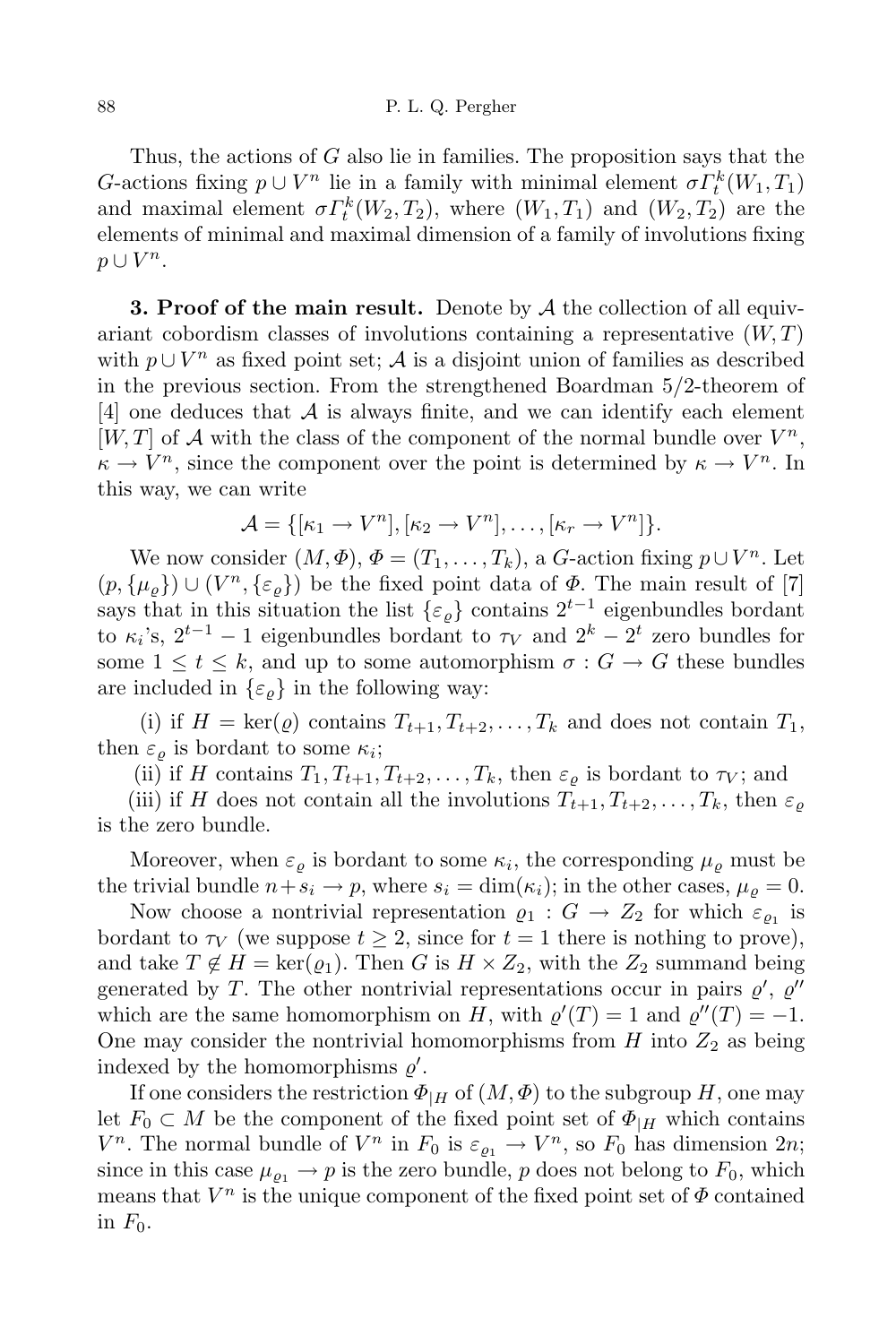The normal bundle of  $F_0$  in M decomposes under the action of H as the Whitney sum of subbundles  $\varepsilon_{\theta}^0$ , for the nontrivial homomorphisms  $\varrho'_{H}$ :  $H \rightarrow Z_2$ . The submanifold  $F_0 \subset M$  is invariant under the action of *G*, and the subbundles  $\varepsilon_{\varrho'}^0$  are also invariant under *G*, with *G* acting by bundle maps covering the action of *G* on  $F_0$ . Of course, *H* acts trivially on  $F_0$ , so one really has only the action of  $T$  on  $F_0$  as an involution, and  $T$  acts as an involution on  $\varepsilon_{\varrho}^0$  by bundle maps covering the action on  $F_0$ . Thus one has an object

$$
(F_0, \{\varepsilon_{\varrho'}^0\})
$$

given by a manifold with a list of bundles together with their involutions induced by *T*, which can be considered as an element of the equivariant bordism group

$$
\mathcal{N}^{Z_2}_{2n}\Big(\prod_{\varrho'}BO(m_{\varrho'})\Big)
$$

of a product of classifying spaces for bundles with involution, where  $m_{\rho'} =$  $\dim(\varepsilon_{\varrho'}^0)$ . The fixed point set of *T* acting on  $F_0$  is  $V^n$ , and when restricted to  $V^n$  each bundle  $\varepsilon_{\varrho'}^0$  splits as the Whitney sum of subbundles on which  $T$ acts as  $+1$  in the fibers (i.e.  $\varepsilon_{\varrho'}$ ) and on which *T* acts as  $-1$  in the fibers  $(i.e. \varepsilon_{\rho''}).$ 

If one now removes from  $F_0$  the interior of a tubular neighborhood  $U$  of *V*<sup>n</sup>, invariant under *T*, one obtains a manifold with boundary  $F_1 = F^0$  $int(U)$  having boundary  $\partial U = S(\varepsilon_{\varrho_1})$ , the sphere bundle of  $\varepsilon_{\varrho_1}$ . On  $F_1$  the involution *T* is free, therefore for each  $\varrho'$  one finds that *T* acts freely on the total space of  $\varepsilon_{\varrho' | F_1}^0$ . Thus

$$
(S(\varepsilon_{\varrho_1}), \{\varepsilon_{\varrho' | S(\varepsilon_{\varrho_1})}^0\}),
$$

the sphere bundle of  $\varepsilon_{\rho_1}$  with a list of bundles together with their free involutions induced by *T*, bounds a corresponding list

$$
(F_1, \{\varepsilon^0_{\varrho'|F_1}\})
$$

of bundles over  $F_1$  with free involution. This may be considered in

$$
\widehat{\mathcal{N}}_{2n-1}^{Z_2}\Big(\prod_{\varrho'}BO(m_{\varrho'})\Big),
$$

the equivariant bordism group of a product of classifying spaces for bundles with free involution.

This determines a bordism involving the corresponding quotient bundles, obtained from the above bordism by dividing out the free involution *T*. That is, the quotient  $\frac{F_1}{T}$  is a manifold with boundary

$$
\frac{\partial U}{T} = \frac{S(\varepsilon_{\varrho_1})}{(-1)}
$$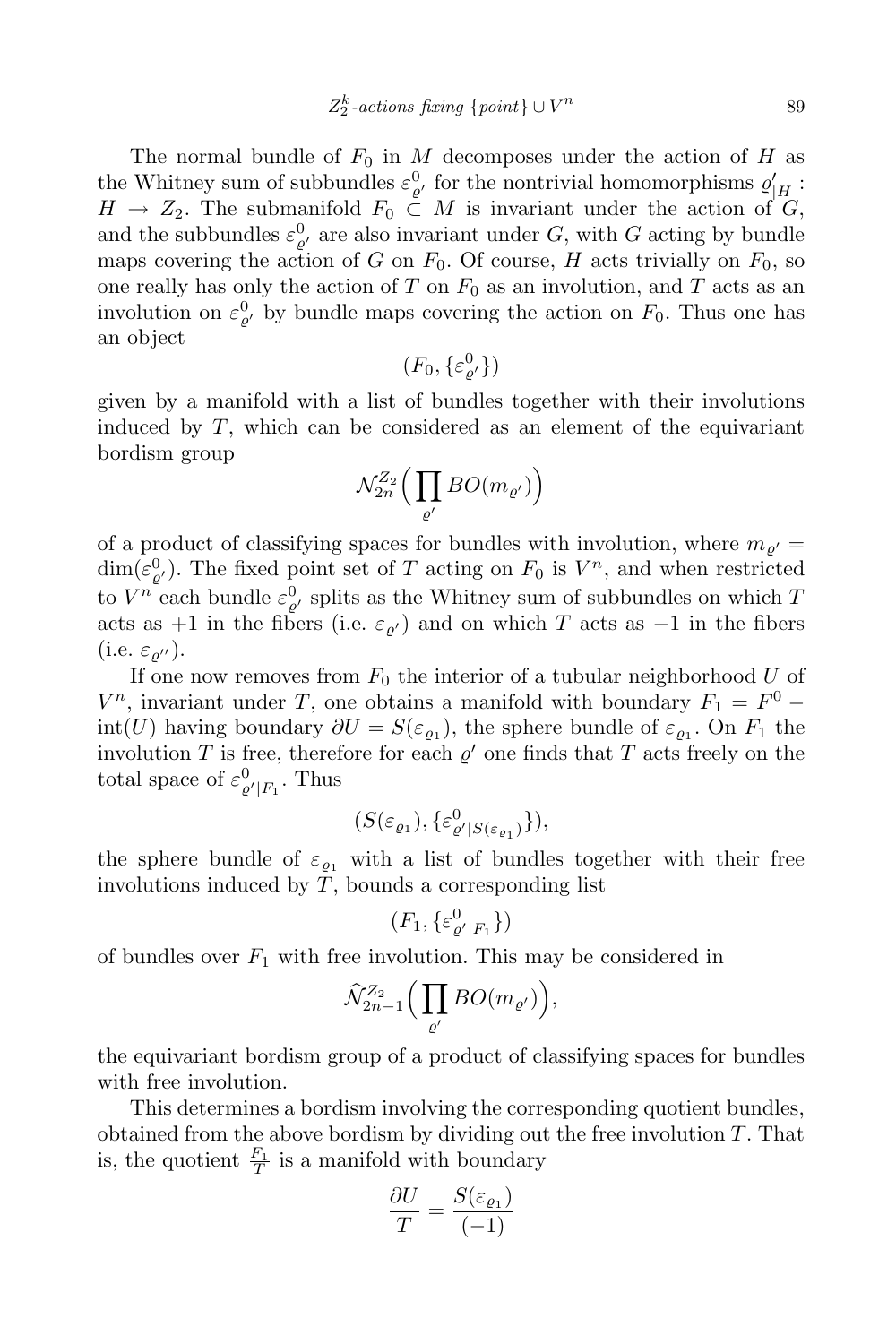which is the real projective space bundle  $\mathbb{R}P(\varepsilon_{\varrho_1})$ . Considering the double cover  $F_1 \to \frac{F_1}{T}$  as a line bundle, there is a line bundle  $\lambda \to \frac{F_1}{T}$  which restricts on  $\mathbb{R}P(\varepsilon_{\varrho_1})$  to the line bundle of the double cover  $S(\varepsilon_{\varrho_1}) \to \mathbb{R}P(\varepsilon_{\varrho_1})$ , which will be denoted by *ξ*.

Now for each  $\varrho'$ ,  $\varepsilon_{\varrho'}^0$  restricts over the boundary  $\partial U = S(\varepsilon_{\varrho_1})$  to the pullback of the bundle  $\varepsilon_{\rho}$   $\theta \in \varepsilon_{\rho}$ , and *T* acts as 1 in  $\varepsilon_{\rho}$  and as  $-1$  in  $\varepsilon_{\rho}$ . Thus each quotient bundle

$$
\frac{(\varepsilon_{\varrho'\vert F_1}^0)}{T} \to \frac{F_1}{T}
$$

has boundary

$$
\varepsilon_{\varrho'}\oplus(\xi\otimes\varepsilon_{\varrho''})\to \mathbb{R}P(\varepsilon_{\varrho_1}).
$$

In this way,

$$
(\mathbb{R}P(\varepsilon_{\varrho_1}), \xi, \{\varepsilon_{\varrho'} \oplus (\xi \otimes \varepsilon_{\varrho''})\}),
$$

the projective space bundle of  $\varepsilon_{\rho_1}$  with its standard line bundle and bundles  $\varepsilon_{\varrho'} \oplus (\xi \otimes \varepsilon_{\varrho''})$ , bounds the corresponding list of bundles over  $\frac{F_1}{T}$  given by

$$
\left(\frac{F_1}{T}, \lambda, \left\{\frac{\varepsilon^0_{\varrho'|F_1}}{T}\right\}\right).
$$

This may be considered in

$$
\mathcal{N}_{2n-1}\Big(BO(1)\times\prod_{\varrho'}BO(m_{\varrho'})\Big),\,
$$

the bordism of classifying spaces for vector bundles.

The above argument is identical with that of [10; Section 2]. The crucial point is that  $F_0$  does not contain the point fixed by  $\Phi$ . Also the next lemma is similar to the lemma at the start of Section 3 of [10]; to ease the reading and mainly to establish some notations, we will rewrite it.

LEMMA 1. 
$$
(V^n, \varepsilon_{\varrho_1}, \{\varepsilon_{\varrho'}, \varepsilon_{\varrho''}\})
$$
 is cobordant to  $(V^n, \tau_V, \{\varepsilon_{\varrho'}, \varepsilon_{\varrho''}\})$ .

*Proof.* One lets

$$
W(V^n) = 1 + w_1 + \ldots + w_n
$$

be the Stiefel–Whitney class of *V <sup>n</sup>* and

$$
W(\varepsilon_{\varrho}) = 1 + u_1^{\varrho} + \ldots + u_{n_{\varrho}}^{\varrho}
$$

be the Stiefel–Whitney class of  $\varepsilon_{\varrho}$  for any  $\varrho$ , where  $n_{\varrho} = \dim(\varepsilon_{\varrho})$ .

Letting  $c \in H^1(\mathbb{R}P(\varepsilon_{\varrho_1}); Z_2)$  be the first Stiefel–Whitney class of the line bundle  $\xi$  for the double cover  $S(\varepsilon_{\varrho_1}) \to \mathbb{R}P(\varepsilon_{\varrho_1})$ , one knows that the Stiefel–Whitney class of  $\mathbb{R}P(\varepsilon_{\varrho_1})$  is

$$
W(\mathbb{R}P(\varepsilon_{\varrho_1})) = (1+w_1+\ldots+w_n)\{(1+c)^{n_{\varrho_1}}+u_1^{\varrho_1}(1+c)^{n_{\varrho_1}-1}+\ldots+u_{n_{\varrho_1}}^{\varrho_1}\},
$$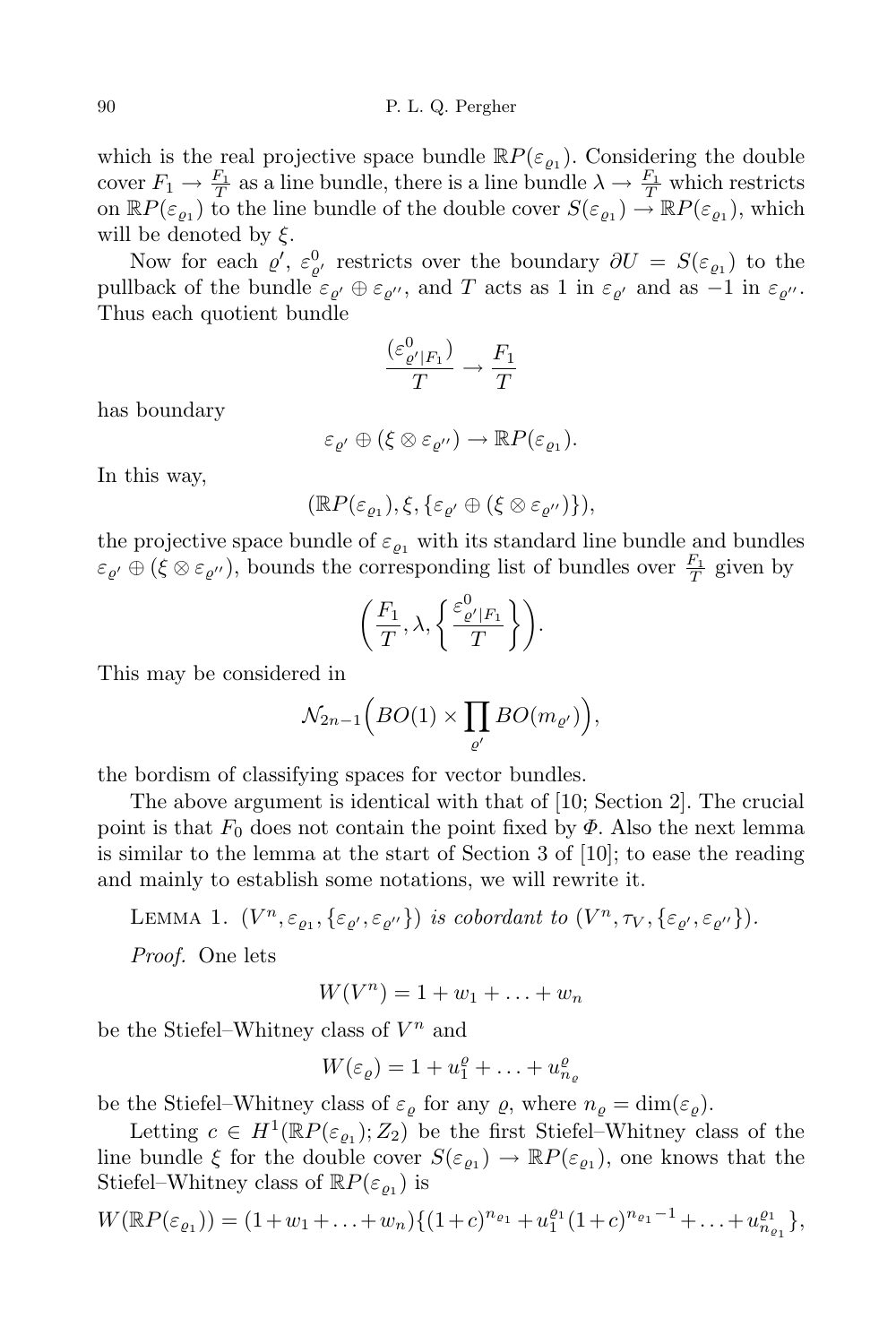the Stiefel–Whitney class of *ξ* is

$$
W(\xi) = 1 + c,
$$

and the Stiefel–Whitney class of the bundle  $\varepsilon_{\rho'} \oplus (\xi \otimes \varepsilon_{\rho''})$  is

$$
W(\varepsilon_{\varrho'} \oplus (\xi \otimes \varepsilon_{\varrho''})) = (1 + u_1^{\varrho'} + \ldots + u_{n_{\varrho'}}^{\varrho'})
$$

$$
\cdot \{ (1 + c)^{n_{\varrho''}} + u_1^{\varrho''} (1 + c)^{n_{\varrho''} - 1} + \ldots + u_{n_{\varrho''}}^{\varrho''} \}.
$$

Because  $(\mathbb{R}P(\varepsilon_{\varrho_1}, \xi, \{\varepsilon_{\varrho'} \oplus (\xi \otimes \varepsilon_{\varrho''})\})$  is a boundary, any class of dimension  $2n - 1$  given by a product of the classes

$$
w_i(\mathbb{R}P(\varepsilon_{\varrho_1})), \quad c, \quad w_j(\varepsilon_{\varrho'} \oplus (\xi \otimes \varepsilon_{\varrho''}))
$$

gives a zero characteristic number for  $\mathbb{R}P(\varepsilon_{\varrho_1})$ . We will apply this using certain special classes, which are polynomials in the above-displayed ones, and were initially introduced in [11] and also used in [10].

Specifically, for any *r*, one lets

$$
W[r] = \frac{W(\mathbb{R}P(\varepsilon_{\varrho_1}))}{(1+c)^{n_{\varrho_1}-r}} \quad \text{and} \quad W_{\varrho'}[r] = \frac{W(\varepsilon_{\varrho'} \oplus (\xi \otimes \varepsilon_{\varrho''}))}{(1+c)^{n_{\varrho''}-r}}
$$

so that

$$
W[r] = (1 + w_1 + \dots + w_n)
$$
  
 
$$
\cdot \{(1 + c)^r + u_1^{e_1}(1 + c)^{r-1} + \dots + u_{n_{e_1}}^{e_1}(1 + c)^{r-n_{e_1}}\}
$$

and

$$
W_{\varrho'}[r] = (1 + u_1^{\varrho'} + \dots + u_{n_{\varrho'}}^{\varrho'})
$$
  
 
$$
\cdot \{(1 + c)^r + u_1^{\varrho''}(1 + c)^{r-1} + \dots + u_{n_{\varrho''}}^{\varrho''}(1 + c)^{r-n_{\varrho''}}\}.
$$

For these classes, one then has the special properties:

 $W[r]_{2r} = w_r c^r + \text{terms with smaller } c \text{ powers,}$  $W[r]_{2r+1} = (w_{r+1} + u_{r+1}^{\varrho_1})c^r + \text{terms with smaller } c \text{ powers},$  $W[r]_{2r+2} = u_{r+1}^{\varrho_1} c^{r+1} + \text{terms with smaller } c \text{ powers},$ 

and in the same way

 $W_{\varrho'}[r]_{2r} = u_r^{\varrho'}c^r + \text{terms with smaller } c \text{ powers,}$  $W_{\varrho'}[r]_{2r+1} = (u_{r+1}^{\varrho'} + u_{r+1}^{\varrho''})c^r + \text{terms with smaller } c \text{ powers},$  $W_{\varrho'}[r]_{2r+2} = u_{r+1}^{\varrho''}c^{r+1} + \text{terms with smaller } c \text{ powers.}$ 

For a sequence  $\omega = (i_1, \ldots, i_s)$  of integers, one lets  $|\omega| = i_1 + \ldots + i_s$ , and for  $u = 1 + u_1 + \ldots + u_p$ , one lets  $u_\omega = u_{i_1} \ldots u_{i_s}$  be the product of the classes *u<sup>i</sup>* .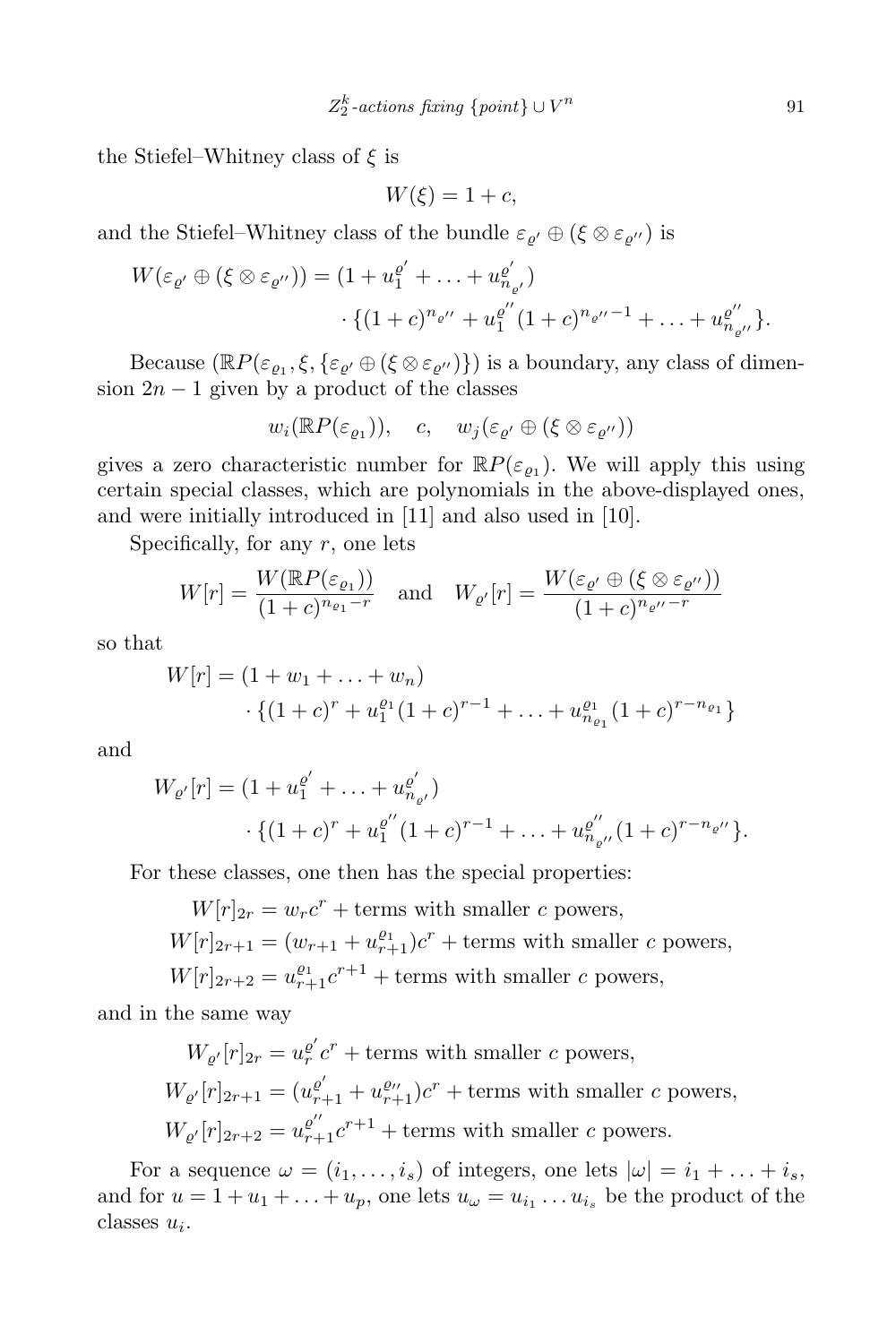Then given sequences  $\omega = (i_1, \ldots, i_s)$  and  $\omega_{\varrho} = (i_1^{\varrho}, \ldots, i_{s_{\varrho}}^{\varrho})$ , and a natural number *r* with

$$
|\omega| + \sum_{\varrho} |\omega_{\varrho}| + r = n,
$$

one may form the class

$$
X = \prod_{i \in \omega} W[i]_{2i} \cdot \prod_{i \in \omega_{\varrho_1}} W[i-1]_{2i}
$$

$$
\cdot \prod_{\varrho'} \left\{ \left( \prod_{i \in \omega_{\varrho'}} W_{\varrho'}[i]_{2i} \right) \cdot \left( \prod_{i \in \omega_{\varrho''}} W_{\varrho'}[i-1]_{2i} \right) \right\} \cdot W[r-1]_{2r-1}.
$$

This is a characteristic class of  $\mathbb{R}P(\varepsilon_{\varrho_1})$  of dimension  $2n-1$ , and has the form

$$
X = w_{\omega} u_{\omega_{\varrho_1}}^{e_1} \cdot \prod_{\varrho'} u_{\omega_{\varrho'}}^{e'} \cdot \prod_{\varrho''} u_{\omega_{\varrho''}}^{e''} \cdot (w_r + u_r^{e_1}) c^{n-1}
$$

+ terms with smaller powers of *c*.

Because  $H^*(\mathbb{R}P(\varepsilon_{\varrho_1}); Z_2)$  is the free  $H^*(V^n; Z_2)$ -module on  $1, c, c^2, \ldots, c^{n_{\varrho_1}-1},$ 

it follows that

$$
0 = X[\mathbb{R}P(\varepsilon_{\varrho_1})] = w_{\omega}u_{\omega_{\varrho_1}}^{\varrho_1} \cdot \prod_{\varrho'} u_{\omega_{\varrho'}}^{\varrho'} \cdot \prod_{\varrho''} u_{\omega_{\varrho''}}^{\varrho''} \cdot (w_r + u_r^{\varrho_1})[V^n]
$$

or

$$
w_\omega u_r^{\varrho_1} u_{\omega_{\varrho_1}}^{\varrho_1} \cdot \prod u_{\omega_{\varrho'}}^{\varrho'} \cdot \prod u_{\omega_{\varrho''}}^{\varrho''} [V^n] = w_\omega w_r u_{\omega_{\varrho_1}}^{\varrho_1} \cdot \prod u_{\omega_{\varrho'}}^{\varrho'} \cdot \prod u_{\omega_{\varrho''}}^{\varrho''} [V^n].
$$

This says that any class  $u_r^{\varrho_1}$  in a characteristic number of  $(V^n, \varepsilon_{\varrho_1}, {\{\varepsilon_{\varrho'}, \varepsilon_{\varrho''}\}})$ may be replaced by  $w_r$  without changing the value of the characteristic number, which means that  $(V^n, \varepsilon_{\varrho_1}, {\{\varepsilon_{\varrho'}, \varepsilon_{\varrho''}\}})$  and  $(V^n, \tau_V, {\{\varepsilon_{\varrho'}, \varepsilon_{\varrho''}\}})$  have the same characteristic numbers. This gives the result.

LEMMA 2. Let  $\varrho_a$  and  $\varrho_b$  be two different nontrivial representations of G  $for \ which \dim(\mu_{\varrho_a}) > 0 \ and \ \dim(\mu_{\varrho_b}) > 0$ . *Then* 

(i) The representation  $\varrho_1 = \varrho_a \varrho_b$  has  $\dim(\mu_{\varrho_1}) = 0$  and  $\dim(\varepsilon_{\varrho_1}) = n$ , and if  $H = \text{ker}(\rho_1)$  then  $\rho_{a|H} = \rho_{b|H}$  so that  $\rho_a$  and  $\rho_b$  are paired with *respect to*  $\varrho_1$ *.* 

(ii) If 
$$
\dim(\varepsilon_{\varrho_a}) \leq \dim(\varepsilon_{\varrho_b})
$$
 and  $s = \dim(\varepsilon_{\varrho_b}) - \dim(\varepsilon_{\varrho_a})$ , then

$$
(V^n,\varepsilon_{\varrho_a},\varepsilon_{\varrho_b},\{\varepsilon_\varrho\}_{\varrho\neq\varrho_a,\varrho_b})
$$

*is cobordant to*

$$
(V^n,\varepsilon_{\varrho_a},\varepsilon_{\varrho_a}\oplus s,\{\varepsilon_\varrho\}_{\varrho\neq\varrho_a,\varrho_b}).
$$

*Proof.* (i) Let  $H_a = \text{ker}(\varrho_a)$ ,  $H_b = \text{ker}(\varrho_b)$  and let  $F_a$  (respectively  $F_b$ ) be the component of  $p$  in the fixed point set of  $H_a$  (respectively  $H_b$ ). One has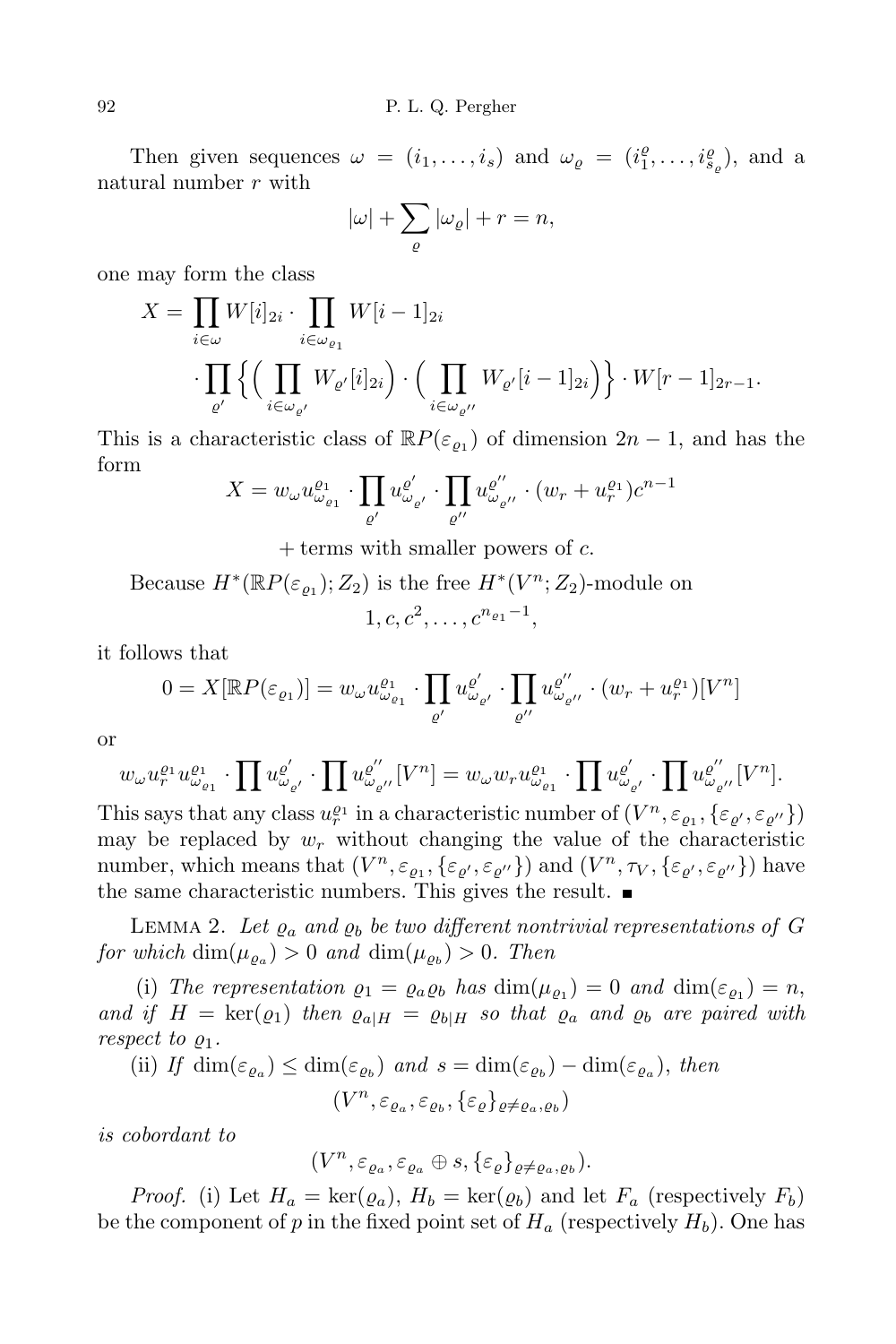$V^n \subset F_a$  (respectively  $V^n \subset F_b$ ) and  $\dim(\mu_{\varrho_a}) = n + \dim(\varepsilon_{\varrho_a}) = \dim(F_a)$ (respectively dim $(\mu_{\varrho_b}) = n + \dim(\varepsilon_{\varrho_b}) = \dim(F_b)$ ). Choose involutions  $T_a$ and  $T_b$  where  $T_a \notin H_a$  and  $T_a \in H_b$  (respectively  $T_b \notin H_b$  and  $T_b \in H_a$ ).

Let  $F_0$  be the component of the fixed point set of  $H_a \cap H_b$  containing p. Then  $F_a \subset F_0$  and  $F_b \subset F_0$ . Since *G* acts on  $F_0$  with  $H_a \cap H_b$  acting trivially, this gives an action of  $G/H_a \cap H_b \cong Z_2 \times Z_2$  on  $F_0$  with generators the involutions  $T_a$  and  $T_b$ . The subgroup *H* is the subgroup of *G* generated by  $H_a \cap H_b$  and the involution  $T_a T_b$ , with  $\mu_{\rho_1}$  being the normal bundle of p in  $F_0 \cap F_H$  and  $\varepsilon_{\varrho_1}$  being the normal bundle of  $V^n$  in  $F_0 \cap F_H$ .

Now one has

$$
n + \dim(\varepsilon_{\varrho_a}) + \dim(\varepsilon_{\varrho_b}) + \dim(\varepsilon_{\varrho_1}) = \dim(F_0)
$$
  
= 
$$
\dim(\mu_{\varrho_a}) + \dim(\mu_{\varrho_b}) + \dim(\mu_{\varrho_1})
$$
  
= 
$$
(n + \dim(\varepsilon_{\varrho_a})) + (n + \dim(\varepsilon_{\varrho_b})) + \dim(\mu_{\varrho_1}).
$$

If  $\dim(\mu_{\varrho_1}) > 0$  one has  $\dim(\mu_{\varrho_1}) = n + \dim(\varepsilon_{\varrho_1})$  and  $n + \dim(\varepsilon_{\varrho_a}) + \dim(\varepsilon_{\varrho_b}) + \dim(\varepsilon_{\varrho_1}) = 3n + \dim(\varepsilon_{\varrho_a}) + \dim(\varepsilon_{\varrho_b}) + \dim(\varepsilon_{\varrho_1}),$ contradicting the assumption that  $n > 0$ . Thus  $\dim(\mu_{\varrho_1}) = 0$  and

$$
n + \dim(\varepsilon_{\varrho_a}) + \dim(\varepsilon_{\varrho_b}) + \dim(\varepsilon_{\varrho_1}) = \dim(\mu_{\varrho_a}) + \dim(\mu_{\varrho_b})
$$
  
= 2n + \dim(\varepsilon\_{\varrho\_a}) + \dim(\varepsilon\_{\varrho\_b}),

giving  $\dim(\varepsilon_{\varrho_1}) = n$ .

Clearly,  $\varrho_a$  agrees with  $\varrho_b$  on  $H_a \cap H_b$  for

$$
H_a \cap H_b \subset H_a = \ker(\varrho_a), \quad H_a \cap H_b \subset H_b = \ker(\varrho_b)
$$

and

$$
\varrho_a(T_a T_b) = \varrho_a(T_a) \varrho_a(T_b) = -1 \cdot 1 = -1
$$

and similarly  $\varrho_b(T_a T_b) = -1$ , so  $\varrho_{a|H} = \varrho_{b|H}$ . For  $T = T_a, T \notin H$  and  $\varrho_a(T) = -1$ ,  $\varrho_b(T) = 1$  and for  $T = T_b$ ,  $T \notin H$  and  $\varrho_a(T) = 1$ ,  $\varrho_b(T) = -1$ . Thus the representations  $\rho_a$  and  $\rho_b$  are paired with respect to  $\rho_1$ .

(ii) In the geometric discussion developed before Lemma 1 we can use the representation  $\rho_1$  of part (i) to conclude that

$$
(\mathbb{R}P(\varepsilon_{\varrho_1}), \xi, \varepsilon_{\varrho_a} \oplus (\xi \otimes \varepsilon_{\varrho_b}), \{\varepsilon_{\varrho'} \oplus (\xi \otimes \varepsilon_{\varrho''})\}_{(\varrho', \varrho'') \neq (\varrho_a, \varrho_b)})
$$

bounds as an element of  $\mathcal{N}_{2n-1}(BO(1) \times \prod BO(m_{\varrho'}))$ .

We use now the same arguments and notations of Lemma 1. For sequences  $\omega = (i_1, \ldots, i_s)$  and  $\omega_{\varrho} = (i_1^{\varrho}, \ldots, i_{s_{\varrho}}^{\varrho}),$  and a natural number r with

$$
|\omega| + \sum |\omega_{\varrho}| + r = n,
$$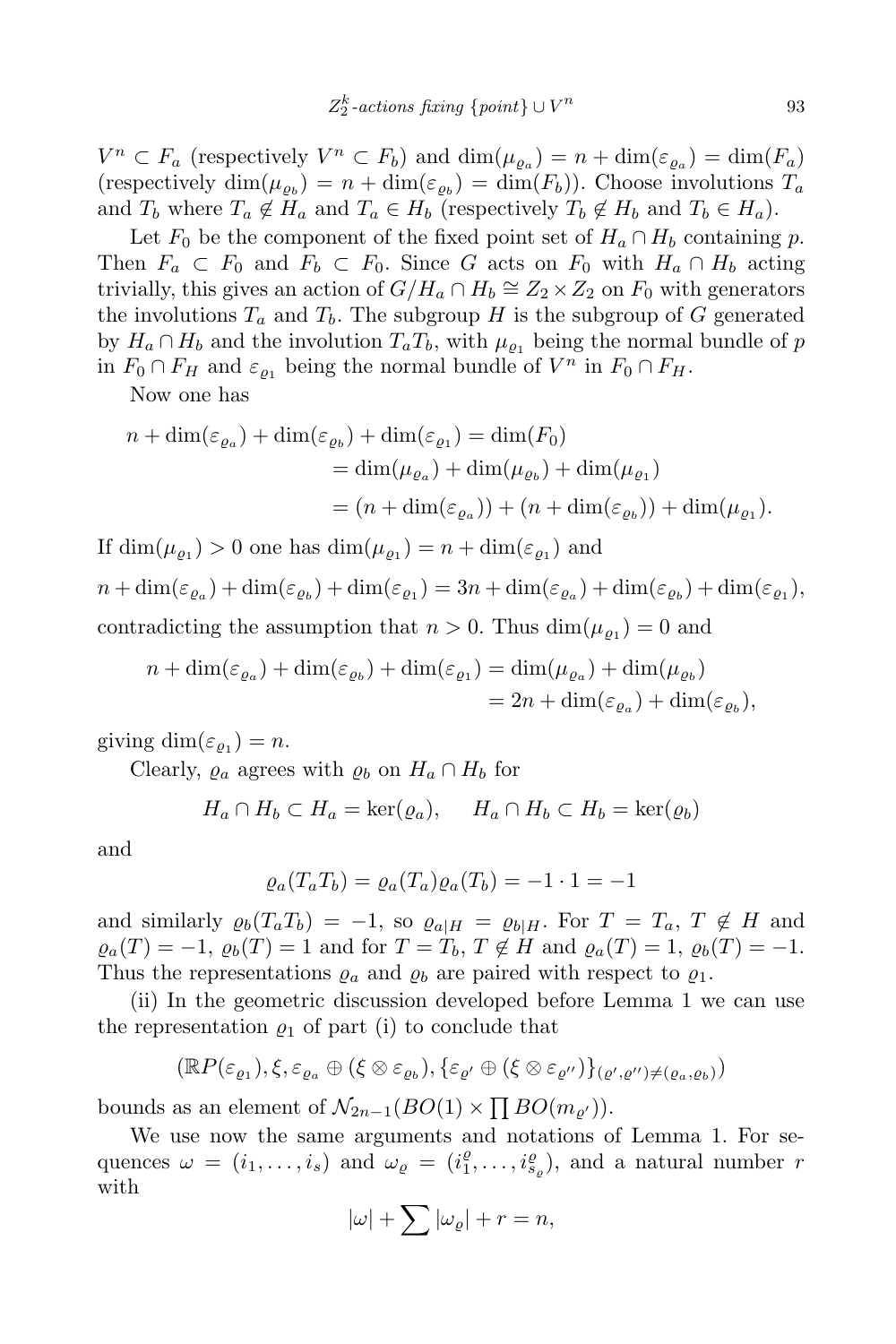one may form the class

$$
X = \Big(\prod_{i \in \omega} W[i]_{2i}\Big) \cdot \Big(\prod_{i \in \omega_{\varrho_1}} W[i-1]_{2i}\Big)
$$
  

$$
\cdot \prod_{\varrho' \neq \varrho_a} \Big\{\Big(\prod_{i \in \omega_{\varrho'}} W_{\varrho'}[i]_{2i}\Big) \cdot \Big(\prod_{i \in \omega_{\varrho''}} W_{\varrho'}[i-1]_{2i}\Big)\Big\}
$$
  

$$
\cdot \Big(\prod_{i \in \omega_{\varrho_a}} W_{\varrho_a}[i]_{2i}\Big) \cdot \Big(\prod_{i \in \omega_{\varrho_b}} W_{\varrho_a}[i-1]_{2i}\Big) \cdot W_{\varrho_a}[r-1]_{2r-1}.
$$

As in Lemma 1, this is a characteristic class of  $\mathbb{R}P(\varepsilon_{\varrho_1})$  of dimension  $2n-1$ and has the form

$$
X = w_{\omega} u_{\omega_{\varrho_1}}^{a_1} u_{\omega_{\varrho_a}}^{a_a} u_{\omega_{\varrho_b}}^{a_b} \cdot \prod_{\varrho' \neq \varrho_a} u_{\omega_{\varrho'}}^{\varrho'} \cdot \prod_{\varrho'' \neq \varrho_b} u_{\omega_{\varrho''}}^{\varrho''} \cdot (u_r^{\varrho_a} + u_r^{\varrho_b}) c^{n-1}
$$

+ terms with smaller powers of *c.*

Then

$$
0 = X[\mathbb{R}P(\varepsilon_{\varrho_1})] = w_{\omega} u_{\omega_{\varrho_1}}^{\varrho_1} u_{\omega_{\varrho_a}}^{\varrho_a} u_{\omega_{\varrho_b}}^{\varrho_b} \cdot \prod_{\varrho' \neq \varrho_a} u_{\omega_{\varrho'}}^{\varrho'} \cdot \prod_{\varrho'' \neq \varrho_b} u_{\omega_{\varrho''}}^{\varrho''} \cdot (u_r^{\varrho_a} + u_r^{\varrho_b})[V^n]
$$

or

$$
w_{\omega}u_{\omega_{\varrho_1}}^{\varrho_1}u_{\omega_{\varrho_a}}^{\varrho_a}u_{\omega_{\varrho_b}}^{\varrho_b}u_r^{\varrho_b}\cdot\prod_{\varrho'\neq\varrho_a}u_{\omega_{\varrho'}}^{\varrho'}\cdot\prod_{\varrho''\neq\varrho_b}u_{\omega_{\varrho'}}^{\varrho''}\cdot\prod_{\varrho'\neq\varrho_b}u_{\omega_{\varrho'}}^{\varrho''}\cdot\prod_{\varrho'\neq\varrho_a}u_{\omega_{\varrho'}}^{\varrho'}\cdot\prod_{\varrho''\neq\varrho_b}u_{\omega_{\varrho''}}^{\varrho''}\cdot[V^n].
$$

This says that any class  $u_r^{\varrho_b}$  in a characteristic number of

 $(V^n, \varepsilon_{\varrho_a}, \varepsilon_{\varrho_b}, \{\varepsilon_\varrho\}_{\varrho \neq \varrho_a, \varrho_b})$ 

may be replaced by  $u_r^{\varrho_a}$  without changing the value of the characteristic number; in particular, for  $r > \dim(\varepsilon_{\varrho_a})$ , any class  $u_r^{\varrho_b}$  may be replaced by the zero class. In this way,

$$
(V^n, \varepsilon_{\varrho_a}, \varepsilon_{\varrho_b}, \{\varepsilon_{\varrho}\}_{\varrho \neq \varrho_a, \varrho_b}) \quad \text{and} \quad (V^n, \varepsilon_{\varrho_a}, \varepsilon_{\varrho_a}, \varrho_s, \{\varepsilon_{\varrho}\}_{\varrho \neq \varrho_a, \varrho_b})
$$

have the same characteristic numbers, and the result follows.  $\blacksquare$ 

To end the proof of our result we make the iterative use of Lemma 1 and Lemma 2(ii). First we use Lemma 1  $2^{t-1} - 1$  times to conclude that  $(V<sup>n</sup>, {\varepsilon<sub>\varrho</sub>}$ ) is cobordant to

$$
(V^n,\{\tau_V\},\{\varepsilon_\varrho\}_1,\{0\}),
$$

where  $\{\tau_V\}$  contains  $2^{t-1} - 1$  copies of  $\tau_V$ ,  $\{\varepsilon_\varrho\}$  is the sublist of  $\{\varepsilon_\varrho\}$  formed by the  $2^{t-1}$  bundles  $\varepsilon_{\varrho}$  for which  $\dim(\mu_{\varrho}) > 0$ , and  $\{0\}$  means the list of  $2^k - 2^t$  zero bundles. Next choose  $\eta^l \in {\{\varepsilon_\varrho\}}_1$  with  $l = \dim(\eta_l) \leq \dim(\varepsilon_\varrho)$  for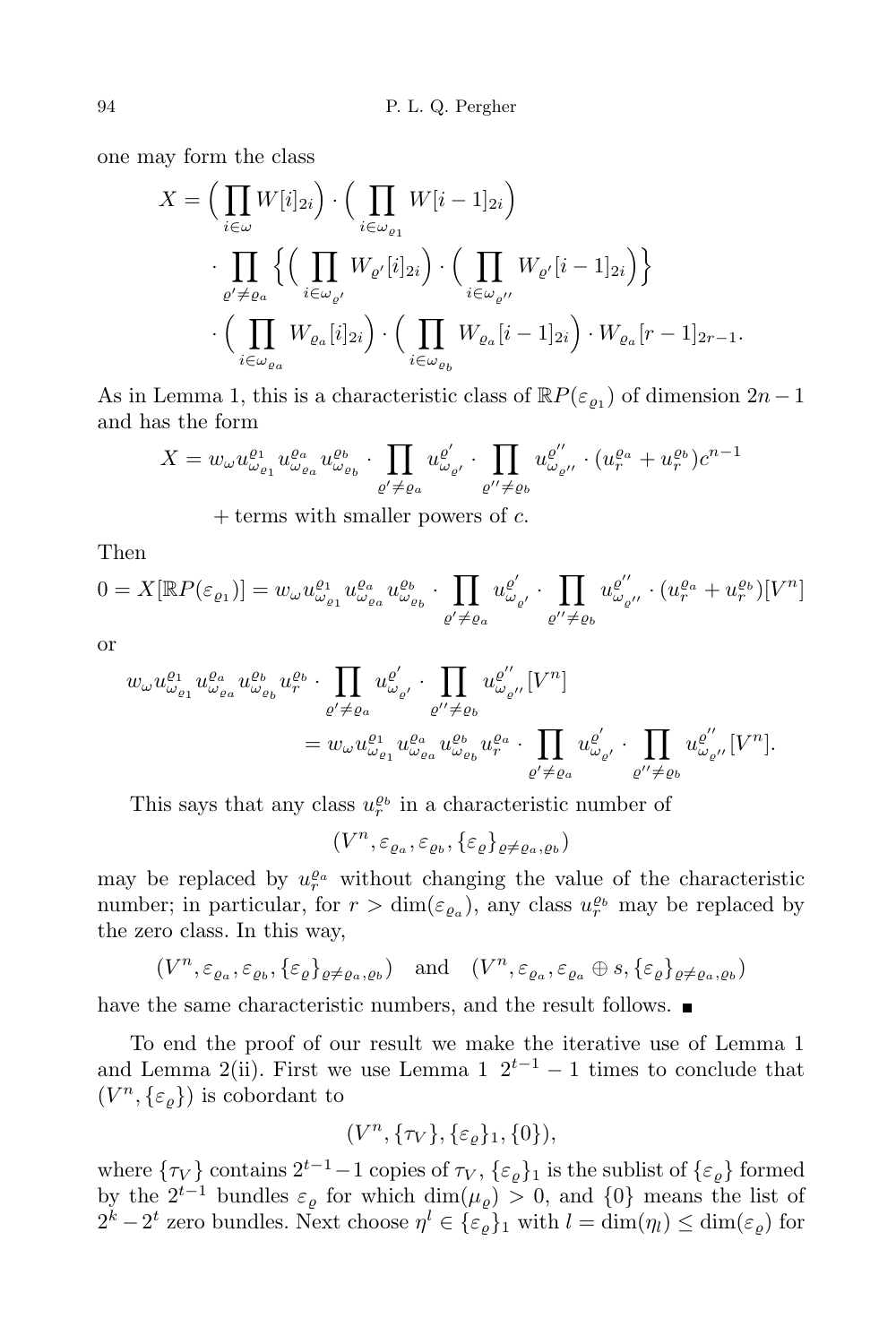any  $\varepsilon_{\varrho} \in {\varepsilon_{\varrho}}_1$ . Using Lemma 2(ii)  $2^{t-1} - 1$  times, one then deduces that (*V n , {τ<sup>V</sup> }, {ε%}*1*, {*0*}*)

is cobordant to

$$
(V^n, \{\tau_V\}, \eta^l, \{\gamma_\varrho\}_1, \{0\}),
$$

where  $\{\gamma_{\varrho}\}_1$  is the list obtained from  $\{\varepsilon_{\varrho}\}_1$  by excluding  $\eta^l$  and replacing each remaining  $\varepsilon_{\rho}$  by

$$
\gamma_{\varrho} = \eta^{l} \oplus (\dim(\varepsilon_{\varrho}) - l).
$$

Therefore  $(V^n, \{\varepsilon_\varrho\})$  is cobordant to this last list and the Proposition is proved.

NOTE. With the above notation, choose a representation  $\varrho_0$  such that  $\varepsilon_{\varrho_0} \in \{\varepsilon_{\varrho}\}_1$  and  $\dim(\varepsilon_{\varrho_0}) \geq \dim(\varepsilon_{\varrho})$  for any  $\varepsilon_{\varrho} \in \{\varepsilon_{\varrho}\}_1$ . Take  $T \in G$  so that  $T \notin H = \text{ker}(\varrho_0)$  and denote by  $F_{\varrho_0}$  the component of the fixed point set of *H* containing *p*. Then the involution  $(F_{\varrho_0}, T)$  fixes  $p \cup V^n$  and  $(M^m, \Phi)$ is equivariantly cobordant to an action obtained by removing sections from the normal bundles of  $\sigma \Gamma_t^k(F_{\varrho_0},T)$ . This is the second formulation of our Proposition given in the introduction.

**4. Applications.** In this section we will prove Theorems 1–3, which are consequences of our Proposition. First suppose *V <sup>n</sup>* is a connected closed *n*-dimensional manifold for which the set *A* of all equivariant cobordism classes of involutions containing a representative fixing  $p \cup V^n$  contains a single element, say  $\mathcal{A} = \{ [W, S] \}$ . Let  $\eta \to V^n$  be the normal bundle of  $V^n$ in *W*.

LEMMA. *Suppose*  $(M^m, \Phi)$  *is* a *G*-action fixing  $p \cup V^n$ , with  $V^n$  as above. *Then*  $(M^m, \Phi)$  *is equivariantly cobordant to one of the actions*  $\sigma \Gamma_t^k(W, S)$ *.* 

*Proof.* Let  $(p, \{\mu_{\varrho}\}) \cup (V^n, {\{\varepsilon_{\varrho}\}})$  be the fixed point data of  $\Phi$ . For any representation  $\varrho$  for which dim( $\mu_{\varrho}$ ) > 0, the involution ( $F_{\varrho}$ , *T*), where  $T \notin$  $\ker(\varrho)$  and  $F_{\varrho}$  is the component of the fixed point set of  $\ker(\varrho)$  containing *p*, is an involution fixing  $p \cup V^n$ , and from the hypothesis on *A* one finds that  $(F_{\varrho}, T)$  is cobordant to  $(W, S)$ , so  $\varepsilon_{\varrho} \to V^{n}$  is cobordant to  $\eta \to V^{n}$ . Then obviously  $\varepsilon_{\varrho} \to V^n$  has maximal dimension in  $\{\varepsilon_{\varrho} : \dim(\mu_{\varrho}) > 0\}$ (and has no section because  $A$  is unitary). From the Proposition it follows that  $(M^m, \Phi)$  is equivariantly cobordant to one of the actions  $\sigma \Gamma_t^k(F_{\varrho}, T)$ , which in turn is equivariantly cobordant to  $\sigma \Gamma_t^k(W, S)$ .

THEOREM 1. *If*  $(M^m, \Phi)$  *is a G action fixing*  $p \cup V^n$  *with n odd and V <sup>n</sup> connected*, *then* (*Mm,Φ*) *is equivariantly cobordant to one of the actions*  $\sigma \Gamma_t^k(\mathbb{R}P(n+1),T)$  *where T is the involution* 

$$
T([x_0,x_1,\ldots,x_n,x_{n+1}])=[x_0,x_1,\ldots,x_n,-x_{n+1}].
$$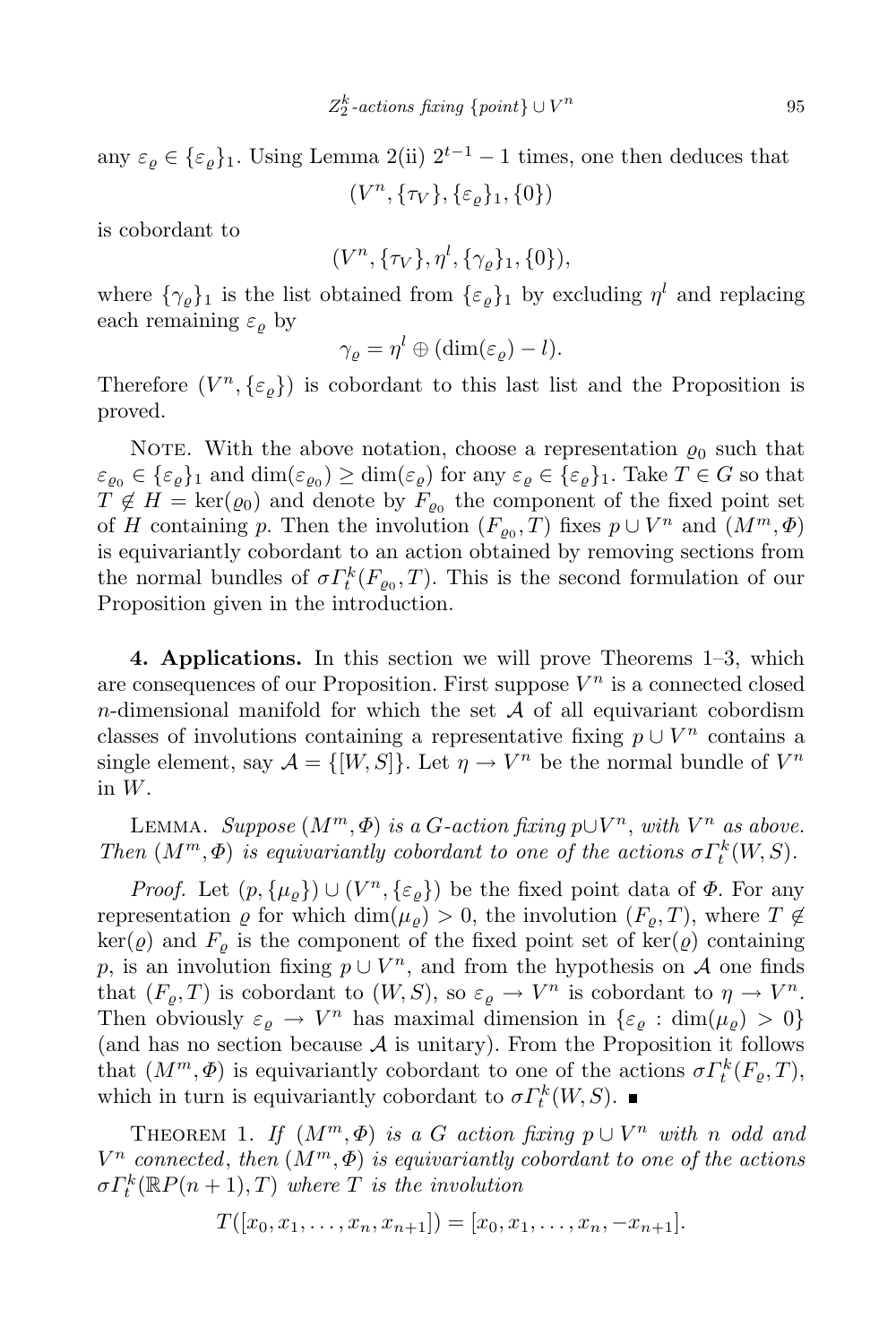*Proof.* As in the proof of the above Lemma,  $p \cup V^n$  is fixed by the involutions  $(F_{\rho}, T)$  for the representations  $\rho$  with  $\dim(\mu_{\rho}) > 0$ . Since *n* is odd, one then sees from [12] that each  $(F_{\rho}, T)$  is cobordant to  $(\mathbb{R}P(n+1), T)$ ; in other words,  $\mathcal{A} = \{\mathbb{R}P(n+1), T\}$ . The result then follows from the above Lemma. ■

THEOREM 2. *If*  $(M^m, \Phi)$  *is a G*-*action fixing*  $p \cup S^N$  *with*  $N = (n_1, \ldots, n_k)$  $\dots, n_p$ ) and  $n = n_1 + \dots + n_p$ , then  $N \in \Omega$  and  $(M^m, \Phi)$  is equivariantly *cobordant to one of the actions*  $\sigma \Gamma_t^k(W_N^{2n}, T)$ ; *in particular*,  $m = 2^t n$ *.* 

*Proof.* For any representation  $\rho$  with dim $(\mu_o) > 0$ , take the involution  $(F_{\varrho}, T)$  fixing  $p \cup S^N$ . The main result of [6] says that in this situation  $N \in \Omega$ ,  $\dim(F_{\rho}) = 2n$  and  $(F_{\rho}, T)$  is equivariantly cobordant to  $(W_N^{2n}, T)$ ; that is,  $\mathcal{A} = \{ [W_N^{2n}, T] \}$  in this case, and the result follows from the Lemma.

Finally we prove Theorem 3, recalling from the introduction that  $m(n)$ means the upper bound for the dimensions of manifolds *M* with involution *T* :  $M \rightarrow M$  fixing some  $p \cup V^n$ , for each *n* (with  $V^n$  not necessarily connected).

THEOREM 3. *If*  $(M^m, \Phi)$  *is a G*-action fixing  $p \cup V^n$  with  $V^n$  connected, *then*  $m \leq 2^{k-1}m(n)$ ; *moreover*, *this bound is best possible for*  $V^n$  *connected.* 

*Proof.* The result of [11] cited in the introduction implies that each of the  $2^{t-1}$  eigenbundles  $\varepsilon_{\varrho} \to V^n$  of the fixed point data of  $(M^m, \Phi)$  for which  $\dim(\mu_{\varrho}) > 0$  has dimension less than or equal to  $m(n) - n$ , while obviously each of the  $2^{t-1} - 1$  eigenbundles bordant to  $\tau_V$  has dimension *n*. Therefore

$$
m \le n + 2^{t-1}(m(n) - n) + (2^{t-1} - 1)n
$$
  
 
$$
\le n + 2^{k-1}(m(n) - n) + (2^{k-1} - 1)n = 2^{k-1}m(n).
$$

To show that this bound is best possible for  $V^n$  connected, consider the maximal involution  $(M^{m(n)}, T)$  constructed in [11]. This involution fixes a  $p \cup V^n$  with  $V^n$  nonconnected. Let  $\eta \to V^n$  be the normal bundle of  $V^n$  in  $M^{m(n)}$ . Then  $\eta \to V^n$  is cobordant to a bundle  $\kappa \to F^n$  with  $F^n$  connected, by taking  $F^n$  to be the connected sum of the components of  $V^n$  and sewing the bundles together, and  $(m(n) \to p) \cup (\kappa \to F^n)$  is the fixed point data of an involution  $(W^{m(n)}, T)$  equivariantly cobordant to  $(M^{m(n)}, T)$ .

Then  $\Gamma_k^k(W^{m(n)}, T)$  shows that  $2^{k-1}m(n)$  is the desired upper bound.

**Acknowledgements.** The author would like to express his sincere gratitude and indebtedness to Professor Robert E. Stong of the University of Virginia, for his valuable help given by many corrections, technical improvements and suggestions concerning the presentation of this article, which led to this present version.